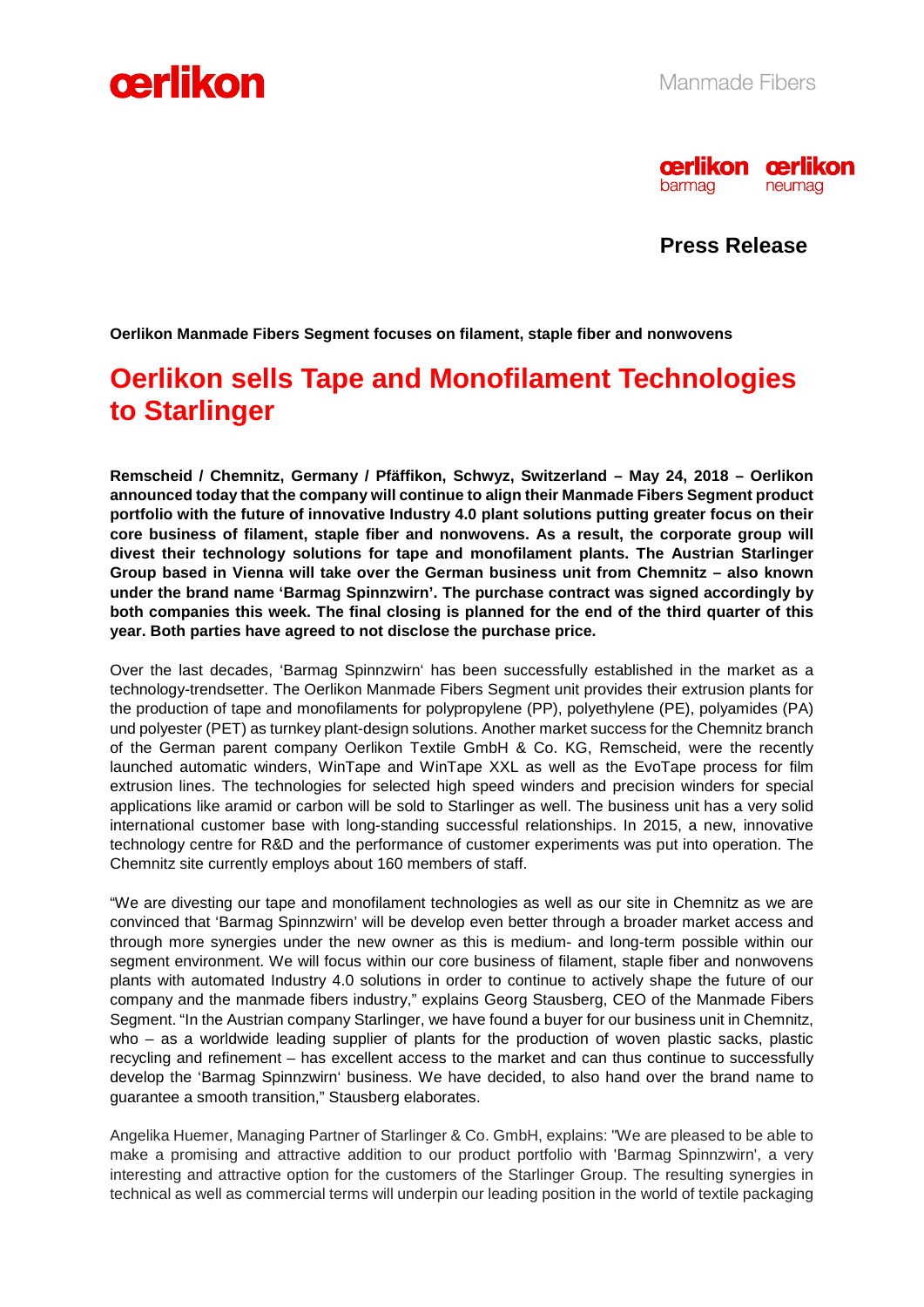

and its applications and lead to new, innovative and customer oriented solutions in the medium-term. We intend to strengthen the production site Chemnitz further, the employees of the 'Barmag Spinnzwirn' we warmly welcome in our 'Starlinger family'".

**Caption:** Angelika Huemer, Managing Partner of Starlinger & Co. GmbH, and Georg Stausberg, CEO of the Oerlikon Manmade Fibers Segment.

#### **For further information, please contact:**

André Wissenberg Head of Marketing, Corporate Communications and Public Affairs (Segment Manmade Fibers) Tel. +49 2191 67 2331 Fax +49 2191 67 1313 andre.wissenberg@oerlikon.com www.oerlikon.com/manmade-fibers

#### **About Oerlikon**

Oerlikon (SIX: OERL) engineers materials, equipment and surfaces and provides expert services to enable customers to have high-performance products, and systems with extended lifespans. Drawing on its key technological competencies and strong financial foundation, the Group is sustaining mid-term growth by executing three strategic drivers: addressing attractive growth markets, securing structural growth, and expanding through targeted mergers and acquisitions (M&A). A leading global technology and engineering Group, Oerlikon operates its business in three Segments – Surface Solutions, Manmade Fibers, and Drive Systems – and has a global footprint of approximately 15,000 employees at 186 locations in 37 countries. In 2017, Oerlikon generated CHF 2.8 billion in sales and invested CHF 107 million in research and development (R&D).

#### **About Oerlikon Manmade Fibers Segment**

With its Oerlikon Barmag and Oerlikon Neumag brands, Oerlikon Manmade Fibers Segment is the world market leader for manmade fiber filament spinning systems, texturing machines, BCF systems, staple fiber systems, solutions for the production of nonwovens and – as a service provider – offers engineering solutions for the entire textile value added chain.

As a future oriented company, the research and development at this division of the Oerlikon Group is driven by energy-efficiency and sustainable technologies (e-save). With the continuous polycondensation and extrusion line systems and their key components, the company caters to the entire process with automated and digitally networked Industry solutions – from the monomer all the way through to the textured yarn.

The primary markets for the product portfolio of Oerlikon Barmag are in Asia, especially in China, India and Turkey, and – for the ones of Oerlikon Neumag – in the USA, Asia, Turkey and Europe. Worldwide the segment – with just under 3,000 employees – has a presence in 120 countries of production, sales and distribution and service organizations. At the R&D centers in Remscheid, Neumünster (Germany) and Suzhou (China), highly-qualified engineers, technologists and technicians develop innovative and technologically-leading products for tomorrow's world.